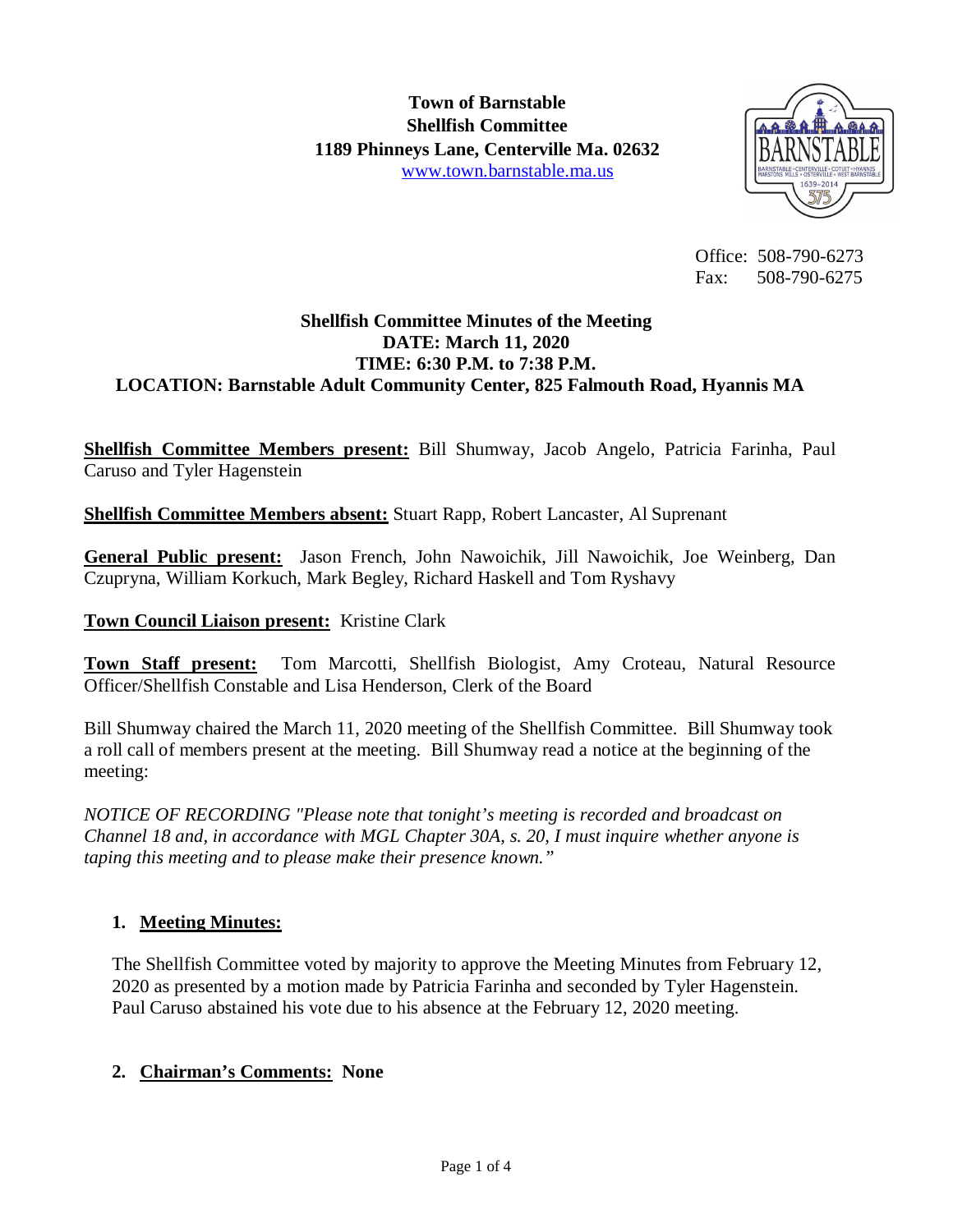# **3. Natural Resources Report:**

Tom Marcotti presented an update on the shellfish activities:

The lower portion of Shoestring Bay (DMF/SC20.3) will close to shellfishing April 1 through October 31. The area shall not automatically reopen to shellfishing on November 1 and will remain closed until examined and shellfishing is allowed by DMF.

Effective Wednesday April 1, 2020 Scudder Lane recreational shellfishing area (as defined) in Barnstable Harbor is closed to the harvest of all shellfish. Opening dates for the Scudder Lane Recreational Shellfishing Area will be posted annually.

The recreational harvest of oysters is prohibited throughout the Town of Barnstable effective Wednesday April 1, 2020.

The harvest of scallops shall be closed, (prohibited) effective April  $1<sup>st</sup>$  annually, MGL CH130 sec 71. Open season will be posted annually.

We will try to go into the Centerville River and relay it. We will plan to chose 3 consolidated areas in East Bay (subject to survey) to put the stock and see how it does.

The sale of recreational shellfish permits are up. Shellfish merchandise sales are doing very well with the funds going into the "S" account.

Natural Resource Officer/Shellfish Constable Amy Croteau continued the Natural Resource Update.

We had a request for brood stock for oysters from East Bay and Centerville River from Mook. They are looking to diversify their brood stock oysters and are considering taking stock from three or four different areas in the North East Region to create their new brood stock. Their request is currently on hold because they did not obtain the proper scientific permit required by DMF to do so.

Tom Marcotti presented shellfishery information at the Mid Winter Shellfish Bash and Hash at the Cape Cod Maritime Museum on February  $16<sup>th</sup>$ .

On March 1<sup>st</sup> oyster harvest limit went up to a full peck per week. The last day to harvest oysters is March  $29^{\text{th}}$  .

Recent enforcement issues: access limited oysters, oysters stashed in bags and hidden behind rocks that were confiscated.

Ninety seven Harbor Bluff Road revetment issues with rocks being placed in shellfish habitat. We are working with them getting into compliance and they since have moved all the rocks to the revetment. There has been enforcement action from Natural Resource as well as the Conservation Commission pertaining to this.

Excess seeding catches of oyster and quahogs, emergency response for a man and his kayak in January, Aquaculture license boundaries that we were having issued with have been resolved, we had some soft shell clamming pumping violations, we held a commercial shellfish license lottery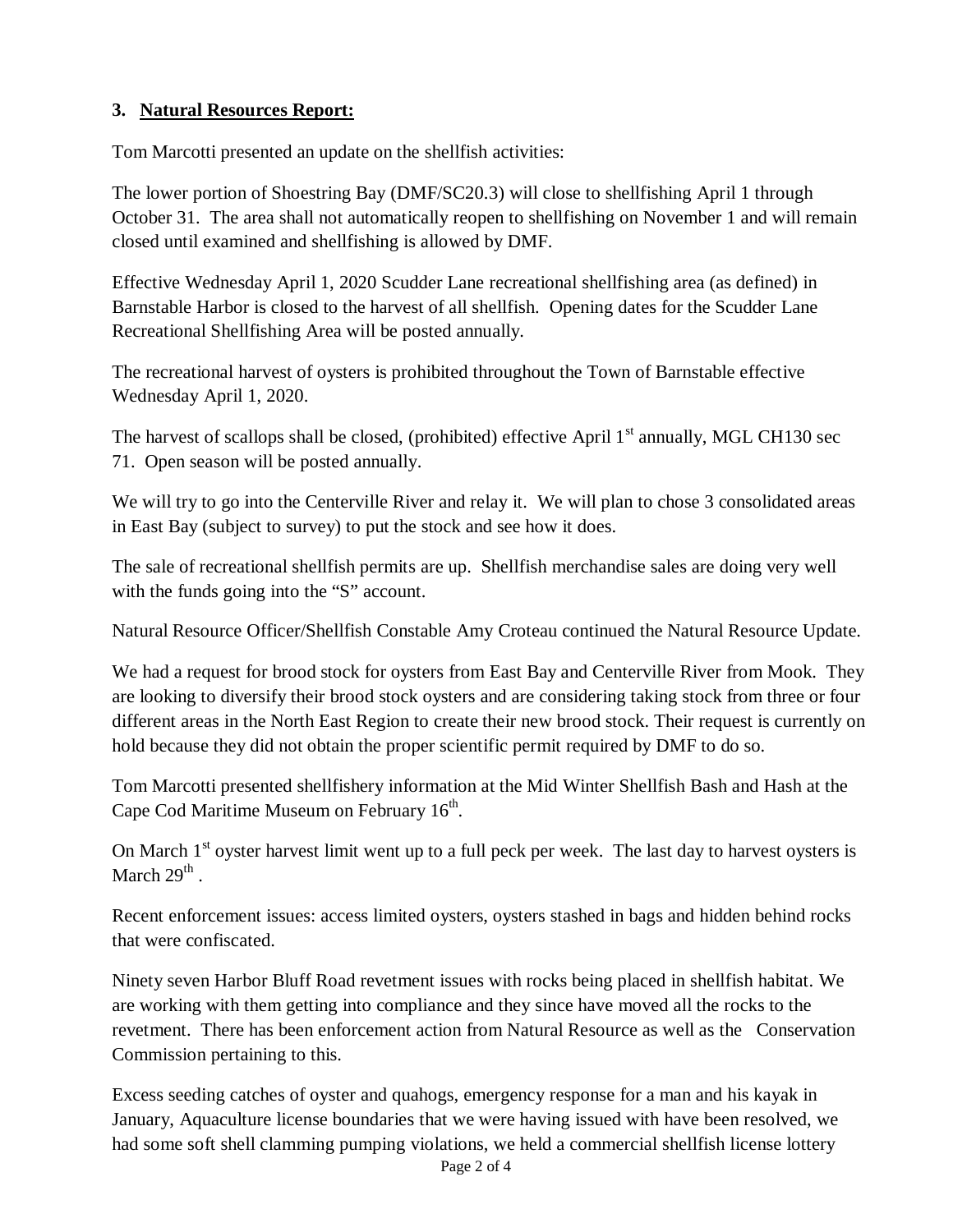February  $1<sup>st</sup>$ . We had two no-renewals and the two lottery winners accepted and provided necessary paperwork.

Commercial license renewals are ongoing. They have until April  $30<sup>th</sup>$  to submit remaining paperwork and payment. However, if they want to continue fishing during the month of April they must submit all payments and documents by April  $1<sup>st</sup>$  to continue commercially shellfishing.

March  $1<sup>st</sup>$  through April  $15<sup>th</sup>$  is Aquaculture cleanup month and a half.

We received the responses from DMF with regards to number of wish list items provided by Kenneth Aitenemmi. There was an expressed interest in getting out to the 1 mile mark for the purposes of potentially surf clamming, ocean quahog dredging, bay quahog dredging and sea scalloping. The formal response from DMF pertaining to surf clams and ocean quahogs would require permitting through the State as they are managed solely by DMF. A State permit is required to commercially fish for sea scallops. The question of what permits are needed is based on what activity is being conducted. At a minimum a commercial shellfish permit and transaction card are required and then there is the question of how the scallops are being harvested and must conform with the applicable regulations 322 CMR 4.06 and 322 CMR 6.05. DMF stressed that any Town permit holders cannot participate in State regulated fisheries without the appropriate DMF issued permits even if the activity occurs exclusively in Town waters. Commercial bay quahog dredging within that one mile requires State permitting as well.

We are still discussing internally the potential for commercial permit holders to dry drag, quahog dredge within certain areas of Three Bays certain times of the year.

Amy Croteau directed any further inquiries regarding the answers received by DMF be submitted directly to DMF.

# **4. General discussion regarding the \$100k per year Town allocation for seed and propagation:**

The \$100k received per year is solely used for shell stock. No gear or labor and runs fiscally.

Many things are taken into consideration each fiscal year such as budget, weather, suppliers, vendors and dollar cost averages. There is a variety of ways to go about propagating. The procedures and protocol of how we grow our stock are available on the Town's website. Although we get stock from a variety of vendors using best management practices, ARC is the largest company we purchase from. Choosing a vendor can vary based on availability, diversity, reliability and budget. An inquiry was made by Jacob Angelo to make the vendors, seed, and specific amounts used for shell stock made available for the next meeting.